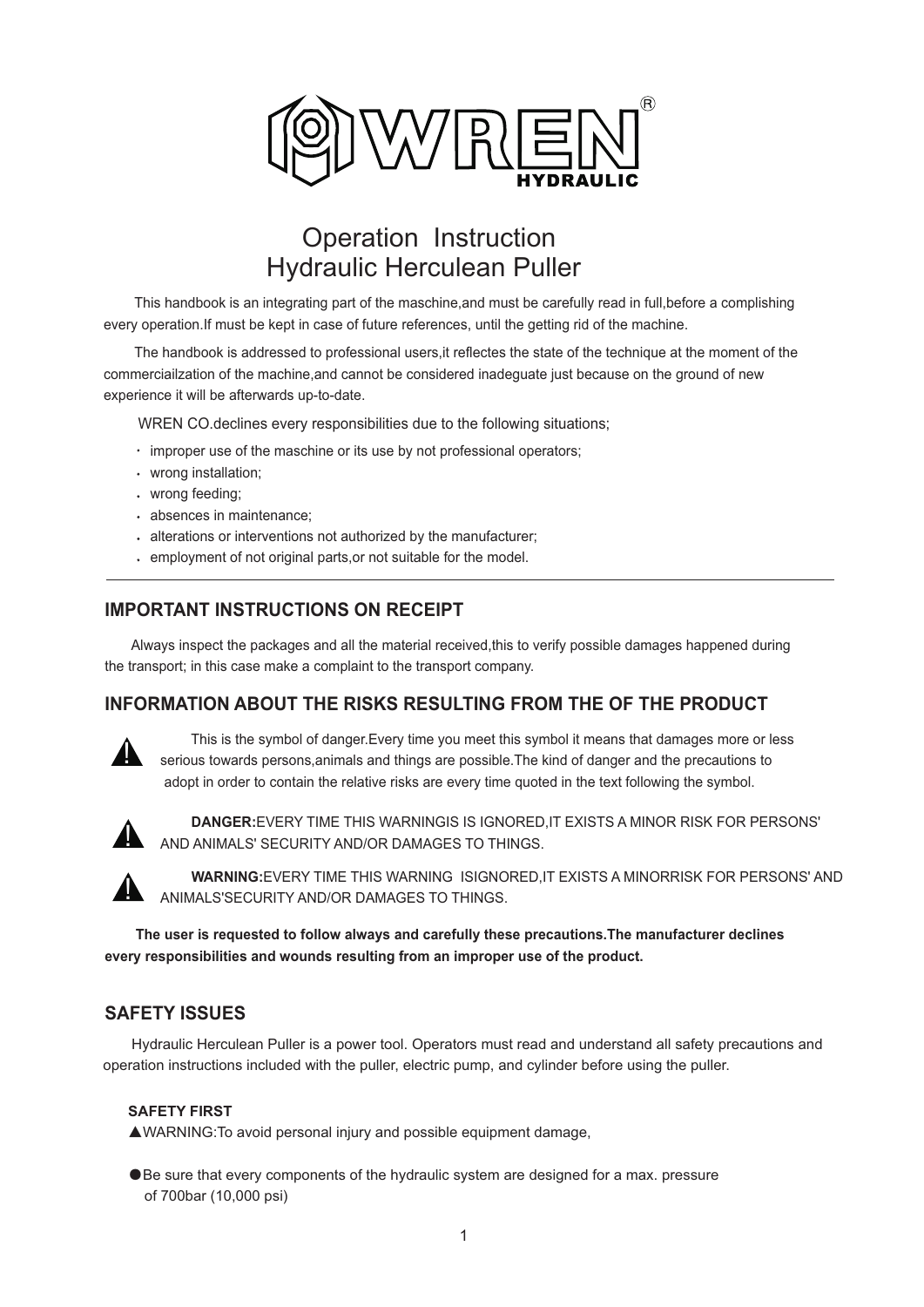- ●Never rely on this puller to support, carry, or transport the workpiece being pulled.
- ●The following procedures should only be performed by qualified, trained personnel who are familiar with this equipment.
- ●Safety glasses must be worn at all times by the puller operator and anyone within sight of the puller. Locate the puller in an isolated area or shield it to minimize danger to others.
- ●The owner of this tool must ensure that all safety-related decals are installed, maintained and replaced if they become hard to read.
- ●Do not exceed equipment ratings. Try to minimize the danger of overloading. Overloading causes equipment failure and possible personal injury.
- ●The pressure gauge is installed in the system to monitor operating pressure. It is your window to what happ ening in the system.
- Immediately replace worn or damaged parts by genuine WREN parts.
- ●Keep hydraulic equipment away from flames, heat, sharp edge, and chemical corrosion
- ●To avoid personal injury and possible equipment damage, NEVER get rid of the protective device installed on the puller. Do not dismount any components of the puller without WREN's permission. Do not readjust the safety valve of the cylinder.
- ●Never stand to each side of the puller in case of personal injury in system operation.

#### **HOSES**

- ●should a hydraulic hose ever rupture, burst, or need to be disconnected, immediatedly shut off the pump. Never grasp a leaking pressurized hose with your hands.
- ●Avoid damaging hydraulic hose. Avoid sharp bends and kinks when routing hydraulic hoses. Using a bent or kinked hose will cause severe backpressure. Sharp bends and kinks will internally damage the hose leading to premature hose failure.
- ●Do not drop heavy objects on hose. A sharp impact may cause internal damage to hose wire strands. Applying pressure to a damage hose may cause it to rupture.
- ●Do not subject the hose to potential hazard, such as fire, sharp surfaces, heavy impact,or extreme heat or cold. Do not allow the hose to kink, twist, curl, or bend so tightly that the oil flow within the hose is blocked or reduced. Periodically inspect the hose for wear, because any of these conditions can damage the hose and possibly result in personal injury.
- ●Do not use the hose to move attached equipment. Stress can damage the hose and possibly cause personal injury.
- ●Hose material and coupler seals must be compatible with the hydraulic fluid used. Hoses also must not come in contact with corrosive material such as creosote-impregnated objects and some paints. Consult the manuf acturer before painting a hose. Never paint a coupler. Hose deterioration due to toxic materials can result in personal injury.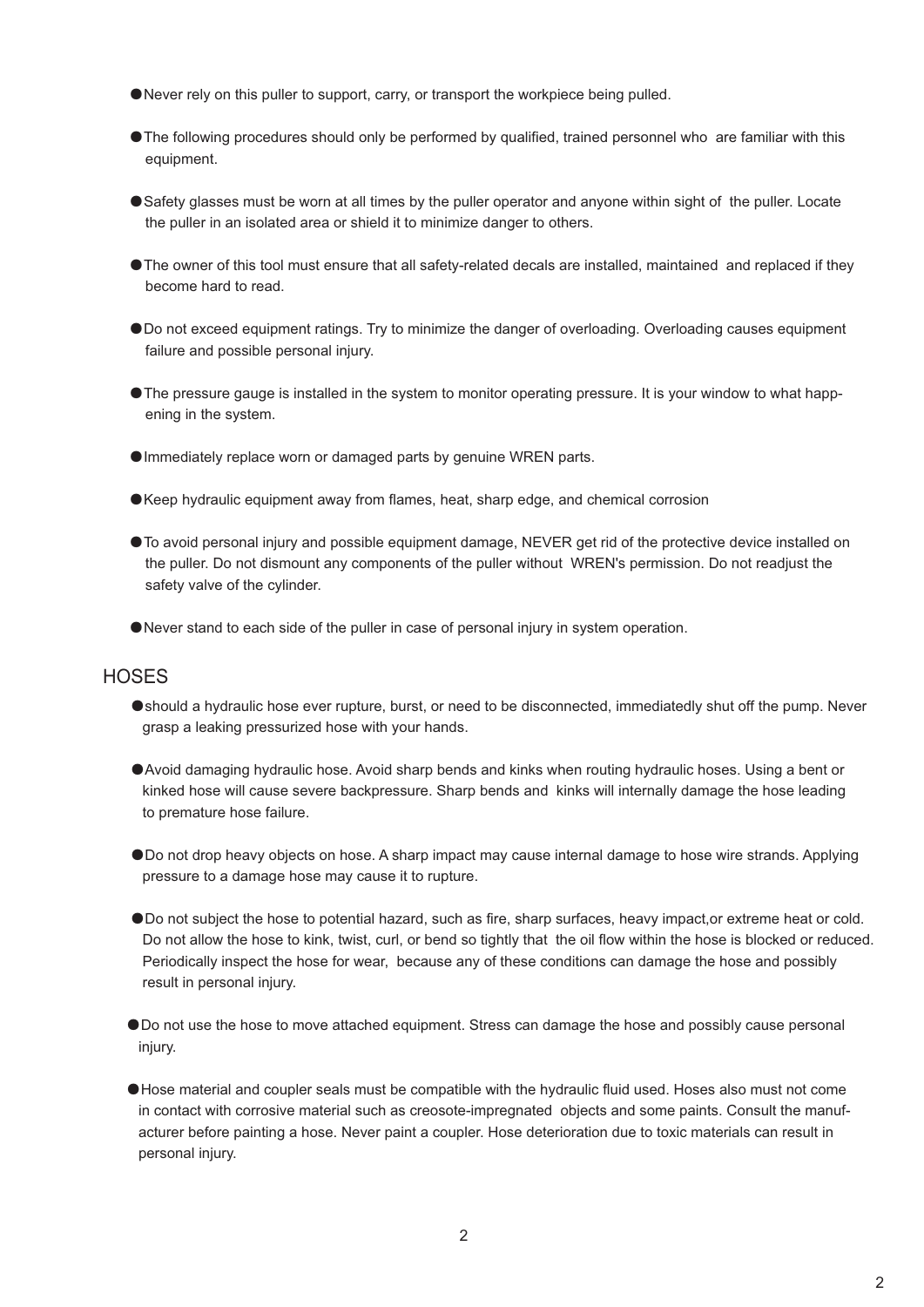#### **4**、**PUMP**

- ●Do not exceed the PSI hydraulic pressure rating noted on the pump nameplate or tamper with the internal high pressure relief valve. Creating pressure beyond rated capacities can result in personal injury.
- ●Retract the system before adding oil to prevent overfilling the pump reservoir. An overfill can cause personal injury due to excess reservoir pressure created when cylinders are retracted.

## **PULLER**

- ●align the puller on the same centerline as the part being removed. Failure to align parts correctly can result in a dangerous operating situation because of the high hydraulic pressure used.
- Adjust the puller jaws equally to make flat and square contact with the part being removed.
- The safety chain must be tightly attached to the jaw pin hooks before pressure is applied.
- Stand behind and to one side of the puller when applying pressure.
- ●Do not try to pull components that are thicker than 12or require the jaw to be opened to more than 48? or less than 15?

#### **Description of LA25100**(**LA2560**) **Hydraulic Herculean Puller**

 WREN's LA25100 Hydraulic Herculean Puller is made from High Strength Alloy Steel. Two acting hydraulic design controlled by remote hand switch. This puller is used for dismounting bearings, couplings, spindle sleeves and other large sized parts.

Cart's swivel casters give ease of mobility.

Caution: Do not do any alteration on design, configuration and application of the tool without authorization.

#### **OPERATION**

#### VERTICAL SET-UP : See Figure 2

 The head and pulling jaw assembly on this puller is designed to compensate for some degree of error in a job set-up. The puller head is spring-loaded, permitting 7° flexibility in upward movement and 3° flexibility in downward movement. Note: Because of this feature, the head and puller jaw assembly may rest at a slight upward angle.

 1.Adjust vertical set-up by using the crank handle shown in Figure 2. the centerline of the object being pulled must be on the same centerline as the puller head. Note: Because of spring loading, you may have to turn the crank handle several times before the head starts moving.

 2.Align the puller horizontally and vertically as close as possible to the same centerline as the object to be pulled. The head cannot compensate for poor alignment.

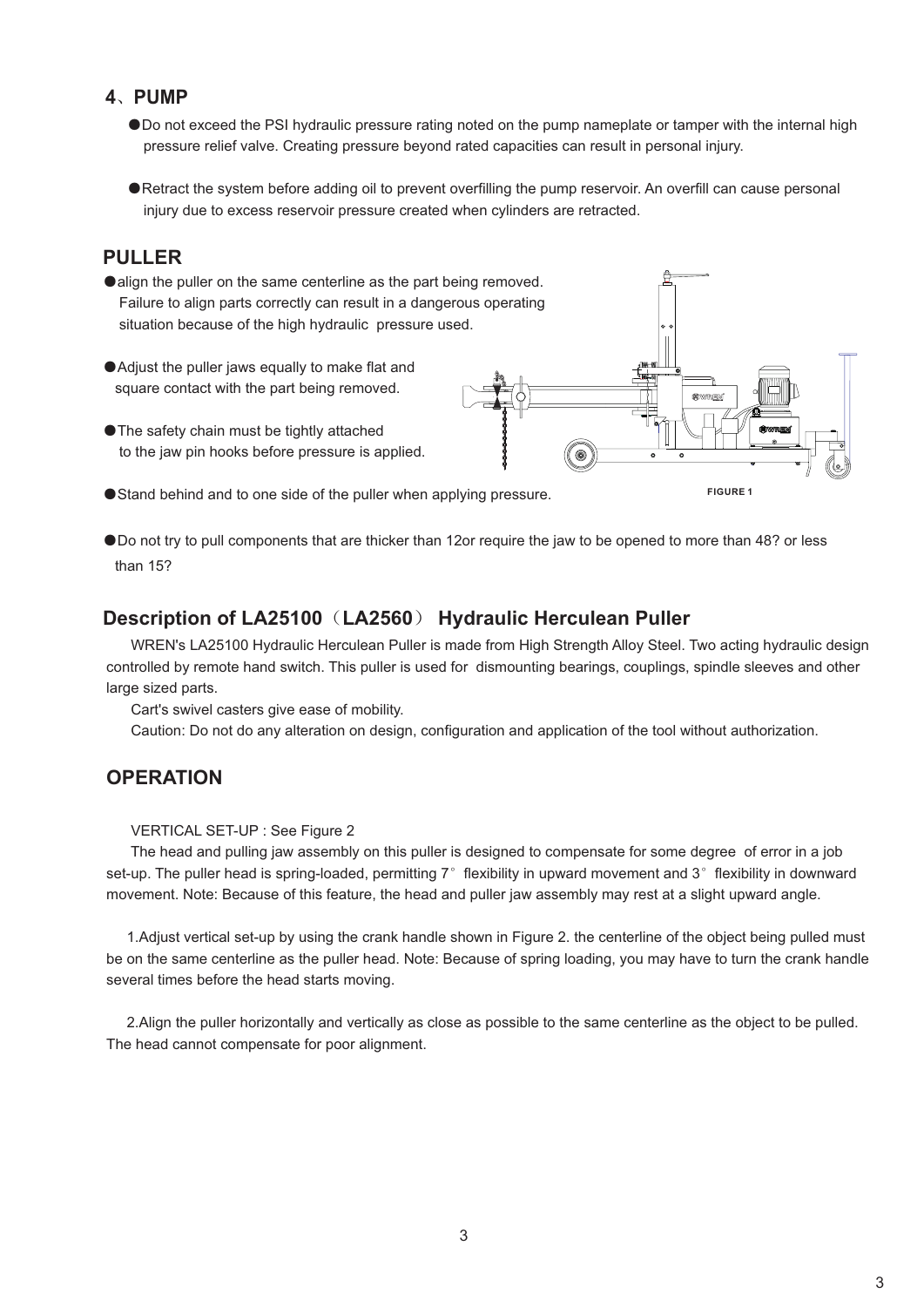

## **HORIZONTAL SET-UP: See Figure 3**

 1.Adjust the horizontal by positioning the puller cart as shown in Figure 3. The centerline of the object being removed must be at a 90° angle to the flat surface of the jaw and on the same centerline as the puller cart and the puller head.

## **JAW and ARM ADJUSTMENT: See Figure 3 Insert**

 **WARNING:** To help prevent personal injury, do NOT apply hydraulic pressure to the object being puller until the angles of the jaw are set equally.

 1.Move the puller arms inward to a minimum width of 15°or outward to a maximum width of 48 °. In all adjustments with the arms, maintain equal angles between the arms as shown in the Figure 3 insert. Note: If the jaw contact area is flat and even on the object being pulled, an equal amount of threads visible on each screw shaft would indicate an equal angle between both arms.

 2.The puller jaw must also be aligned to establish maximum jaw contact that is as parallel as possible whenever the setting of the arms is changed.

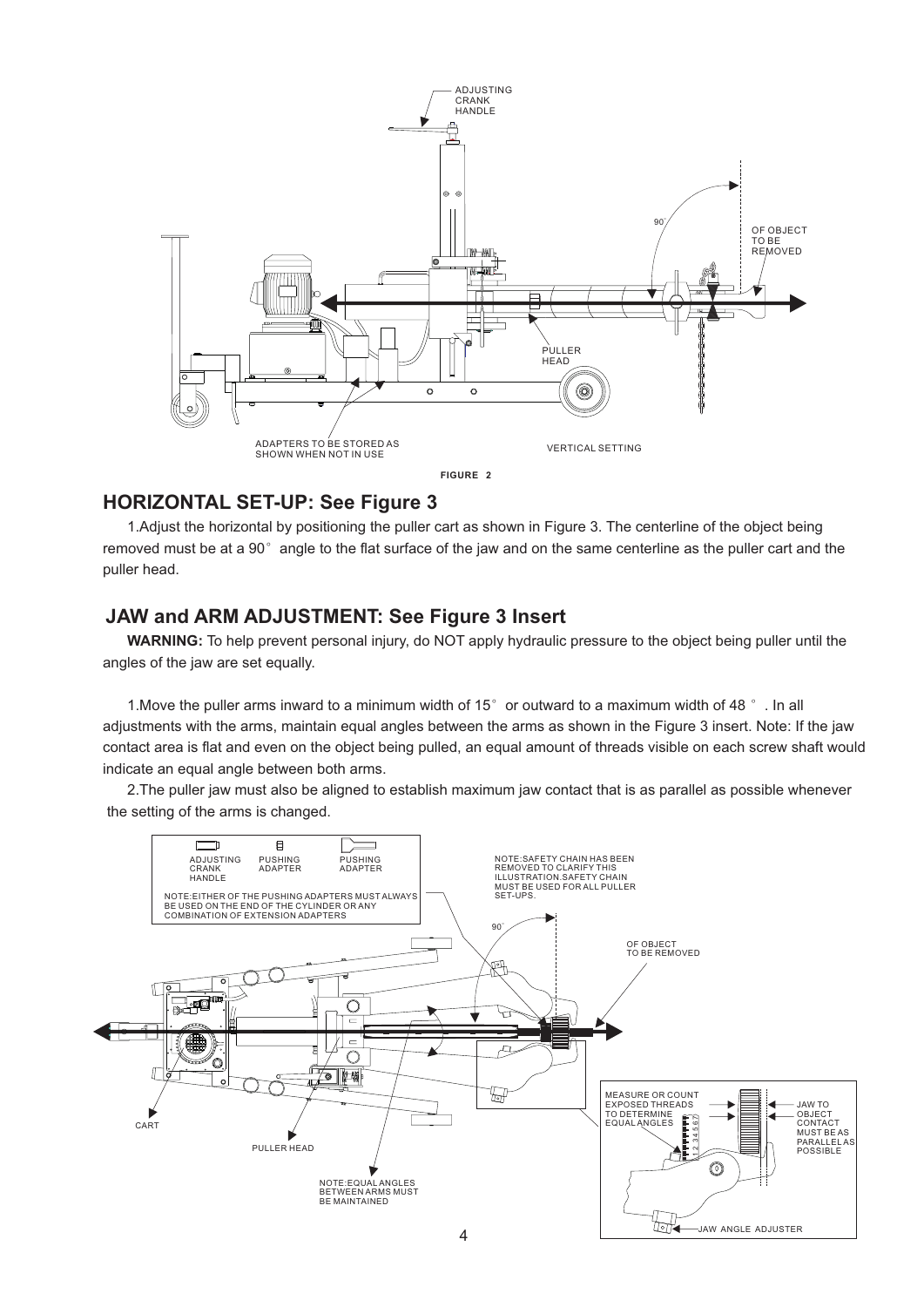# **EXTENSION ADAPTERS: See Figure 4**

 Extension adapters serve as spacers between the cylinder and the shaft of the object to be pulled.

 Note: Use a pushing adapter on the end of the cylinder or on the end of any combination of extension adapters. When using extension adapters, there may be sagging away from the centerline as adapters are fitting together.

#### **To correct the alignment, use the following procedure:**

 1.Before applying hydraulic pressure to an object, lift the pushing adapter to position it on the common centerline of the object being pulled and the puller head.

 2.Lightly apply hydraulic pressure to hold the pushing adapter in position. Check the alignment. all adapters must be in a straight line at 90° angle to the object being pulled.

3.When not in use, store extension adapters on the puller cart as shown in Figure 1

## **SAFETY CHAIN: See Figure 5**

 1.Use the safety chain at all times with this puller. The puller arms must be hooked and checked before hydraulic pressure is applied to the object being pulled.

## **LIFTING INSTRUCTIONS: See Figure 6**

 ▲**WARNING:** To help prevent personal injury, the following steps must be performed if it is necessary to lift the entire 100 ton puller assembly. The cotterless hitch pin prevents the entire puller head and jaws assembly from coming off the tube upright.

- 1.Lower the puller head and jaw assembly until it is resting on the base.
- 2.Insert the cotterless hitch pin into the hole located on the tube upright above the lowered head and jaw assembly.
- 3.Hook the crane to the lifting hook located near the head of the puller jaw assembly.

#### **GENERAL MAINTENANCE**

- 1.Regularly grease the acme screw, wheel zerks, all pivoting pins and the side of the upright tube.
- 2.Regularly check the jaw pins for signs of excessive wear.
- 3.Regularly check the tightness of all nuts and bolts.







FIGURE 6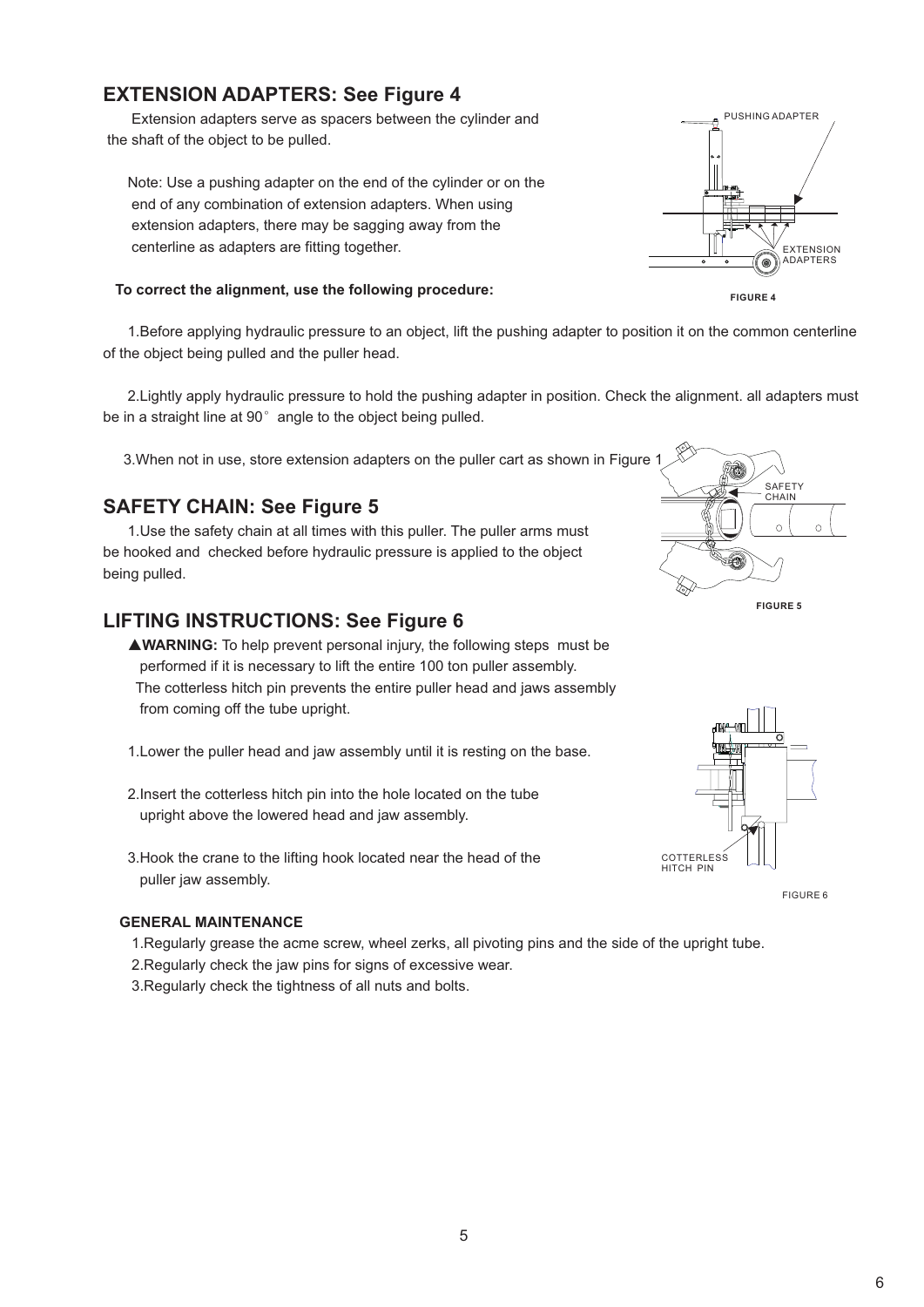

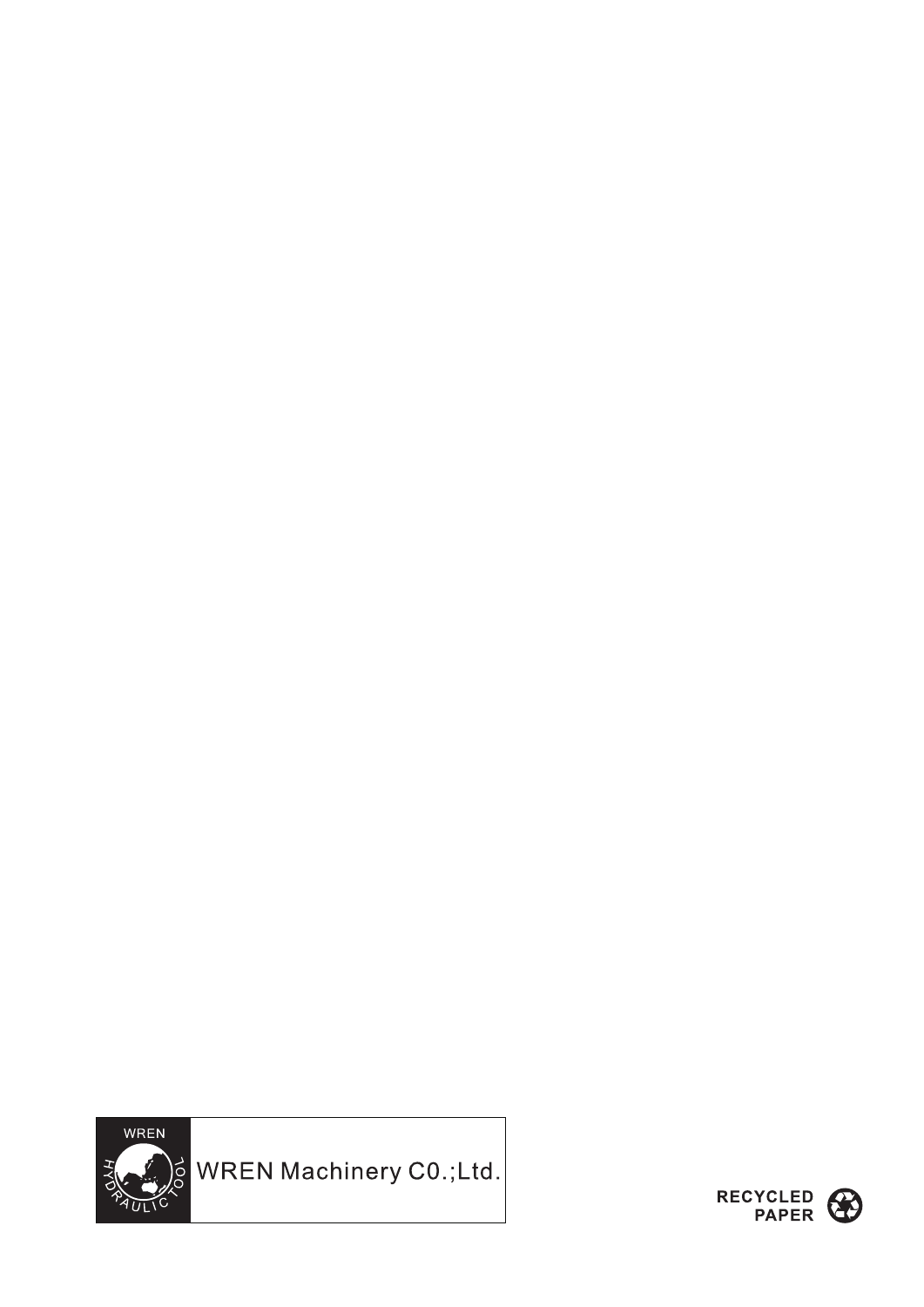

# 液压拔轮器操作保养手册

本操作手册是整套机器的一部分,并且在完成每一步操作之前都要仔细地阅读。它必须留作将来 参考,直到机器报废为止。 此说明书为专业使用者设计,他反映了在此机器商业化的今天它的技术水平,不能认为仅仅因为 在新经验基础上它就会落后于时代。 任何在此书上未提到的疑问或使用方法,请在安装和使用之前询问供应商。 雷恩拒绝承担由以下情况引起的任何责任: 不适当的使用或者由非专业人士操作使用; 安装错误; 用油错误; 不进行保养维护; 未经生产商授权的改装或者拆卸;

使用非原装部件,或者型号不适用。

一 收货须知(开箱检查)

检查包装和所有收到货物,以确定在运输过程中的可能造成的损坏;在这种情况下对运输商 提出异议。

安全提示:

这是危险标记。每当你看到此标记,就意味着对人、动物、和物品可能存在或多或少的 危险。在此册中这种危险和相关的预防措施都用此标记标出。  $\boldsymbol{\mathsf{I}}$ 

 $\blacktriangle$   $_{\texttt{\textregistered E}}$   $_{\texttt{\text{E}}}$  . 忽略此警告可能会对人,动物或物品的安全存在重大危险。

警告:忽略此警告可能会对人,动物或物品的安全存在重大危险。 !

 敬请使用者仔细遵守这些措施,生产商拒绝对任何由使用不当引起的损坏和伤害承担任何责任。 液压拉马是一种动力工具,使用前应仔细阅读所有的说明、警告和注意事项,遵守安全措施以避免 在操作设备时发生人身或设备的损伤!WREN对因为不安全操作及错误操作导致的损坏不负责任。

! 警告 为避免人身伤害及可能的设备损坏,要确保每一个液压元件能够承受700BAR的压力。

 $\blacktriangle$  警告 不要超过设备的额定负荷!

尽量减少超载的危险;大行程使用时不要超过油缸额定压力的2/3。

在系统中使用压力表显示操作负载。压力表是系统内发生情况的窗口。

#### A 警告

尽快用WREN原厂零件替换破旧的零件!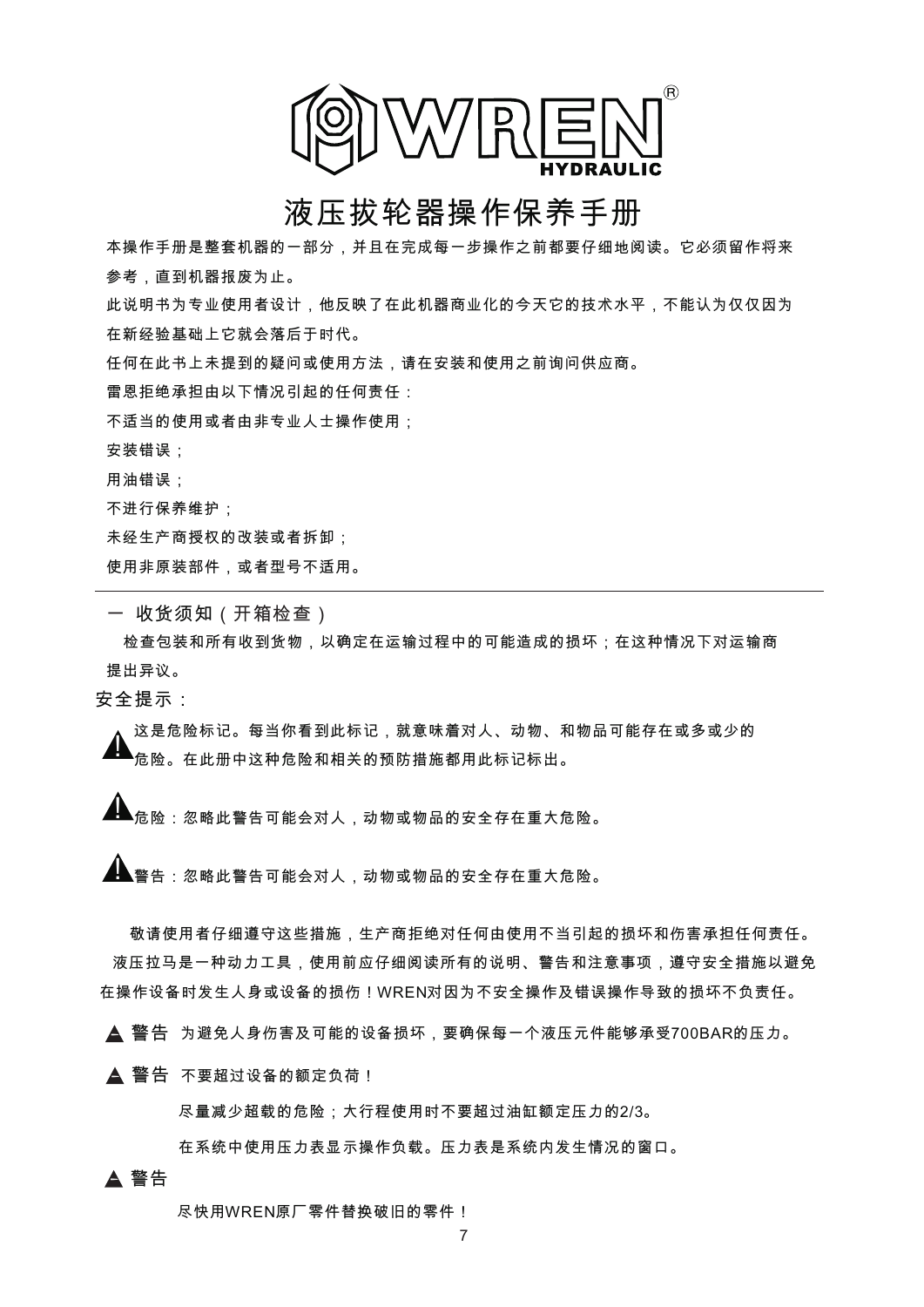▲ 注意

确保各元件避免受到过热、火焰、机器扎压、利刃和化学腐蚀等伤害。

▲ 注意

避免损坏液压油管!

 使用中应该避免液压油管严重弯曲或缠绕。使用弯曲或缠绕的油管将产生过大的背压,严重 弯曲和缠绕使油管内部损坏,从而过早报废。不要将重物掉到或压在油管上。严重冲击可引起油 管内部金属线损坏,加压时被损伤的油管可能破裂。

▲ 警告

 为避免损坏设备及人身伤害,不得去掉拉马上的保护装置,不得随意拆卸拉马附件,不得任意 调节安全阀。

▲ 注意

尽量保持拉马顶杆与工件的同轴度,以保持系统的稳定性。

▲ 警告

拉马工作过程中,为防止伤害事故,严禁在拉马两面站人。

二 产品描述

 WREN LA25100(LA2560)液压拉马采用超高强度合金材料制造,为线开关控制,双作用液 压设计,可以拆卸大型轴、孔类工件,轮式小车方便移动,可随时更换工作场所。

注意∶在设计、结构及应用上不得有任何未经授权的改动。

三 操作使用

 —参看图㈠,将拉马小车移至待处理工件合适位置处,抬起小车使小车挂轮离地,固定支脚着 地,固定小车位置。

★只需将小车把手压下使挂轮着地,小车即可移动。

—转动升降摇柄,调整拉马的中心高度,尽可能使拉马油缸的中心线与工件的轴心线一致。

 —推动拉爪,使其抱住工件外边;转动调节手柄,使拉爪爪面与工件紧密贴合;用固定链条、 挂钩固定拉爪。

—根据工作的位置,在拉马油缸的顶头上放置适当长度的补偿顶杆。

注意:拉马工作时必需使用压头,以保护拉马其它零部件不 受损坏!

—接通电源,电源指示灯亮,按前进或后退按钮,检查电机是否转动,泵站是否工作。

 —按前进按钮,这时油泵工作,推动拉马油缸前进,工作上压力逐渐加大。直至把被拆工件分 离开来;然后按下后退按钮,拉马油缸逐渐退回原位。注意不要同时按下前进和后退按钮。

 ★工作的前进过程中将前进按钮松开,此时拉马油缸处于维持压力状态,如重新按下前进按钮, 油缸继续加压工作。

注意:

 —吊装拉马时必须使用提升吊耳,不得受力于其它部件上,吊装时应先将插销插入图中所示立 柱上的孔中,再将两拉爪用固定链条锁住,以防止意外的人员或设备损害。

 —尽量不要将拉马顶头推进到最大位置,这时会引起油压升至最高压力,可能会引起液压油泄 漏。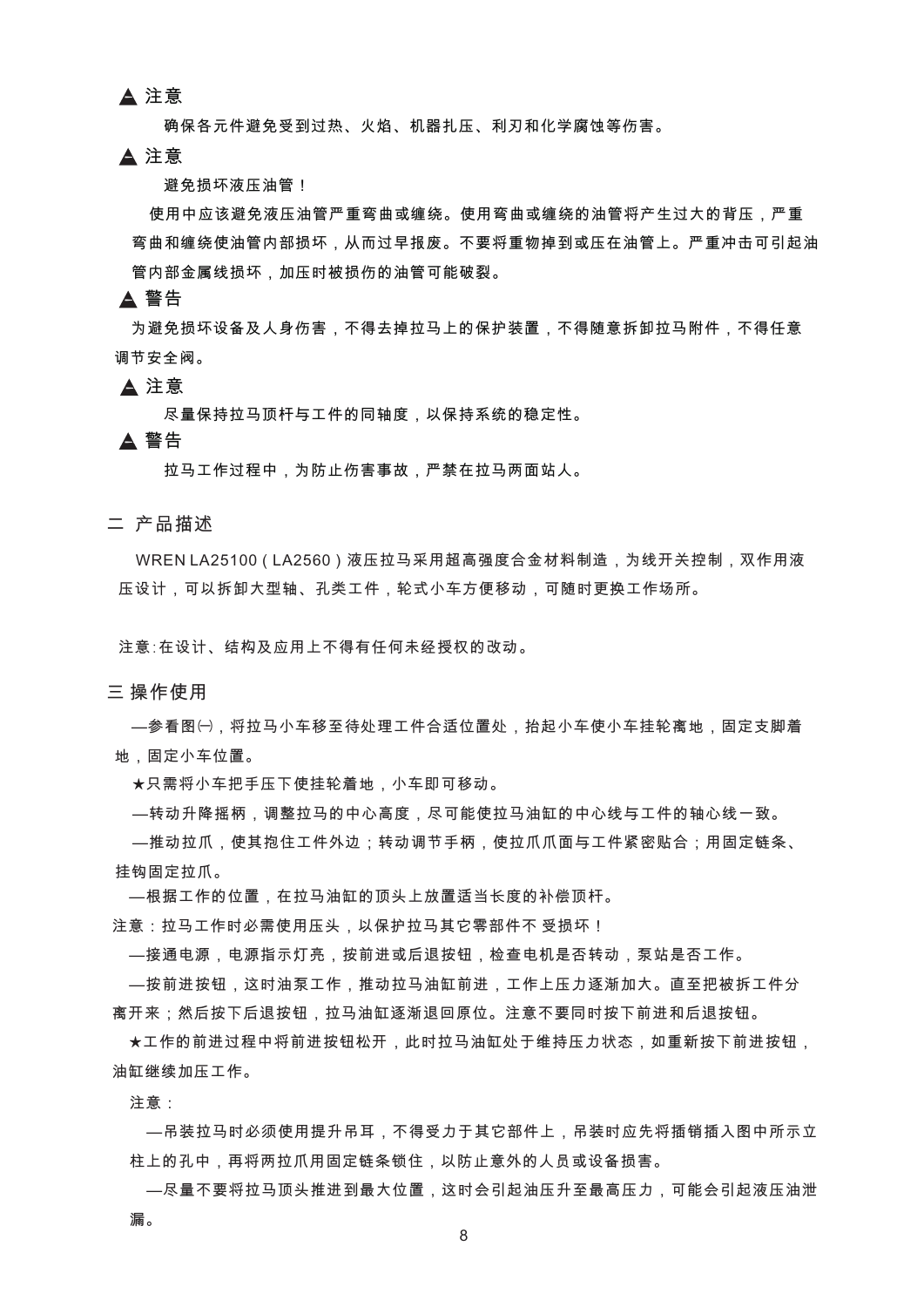三 日常维护

每天:检查液压油油量,当不足时及时添加。

每月:检查连接管有否损坏,系统液压油有否渗漏。

液压油

 液压油在系统工作中起三个作用,1、传递能量 2、润滑 3、冷却 因此液压油的选择相当重 要。液压油在产品出厂时已经注满。由于使用一段时间后会损失部分液压油或液压油受污损需要 及时补充或更换新油。选用液压油应符合GB7631.2-87标准。当环境温度较底时采用L-HM32 号抗磨液压油,当环境温度一般时可采用L-HM46号抗磨液压油,当环境温度较高时可采用L- HM68号液压油。

出厂时所加液压油为:GB7631.2-87 L-HM46。

## 四 液压拉马主要零部件表

| 编号               | 称<br>名  | 型 号     |
|------------------|---------|---------|
| $\mathbf{1}$     | 拉马主油缸   | $LA-01$ |
| $\overline{2}$   | 拉爪      | $LA-02$ |
| $\mathfrak{S}$   | 拉爪连接板   | $LA-03$ |
| $\overline{4}$   | 拉爪护板    | $LA-04$ |
| $\mathbf 5$      | 拉马座     | $LA-05$ |
| $6\phantom{1}$   | 拉马头     | $LA-06$ |
| $\overline{7}$   | 夹紧油缸    | $LA-07$ |
| 8                | 拉马抱箍/支座 | $LA-08$ |
| $\boldsymbol{9}$ | 油泵      | $LA-09$ |
| 10               | 电器箱     | LA-010  |
| 11               | 压力表     | LA-011  |
| 12               | 液压控制阀块组 | LA-012  |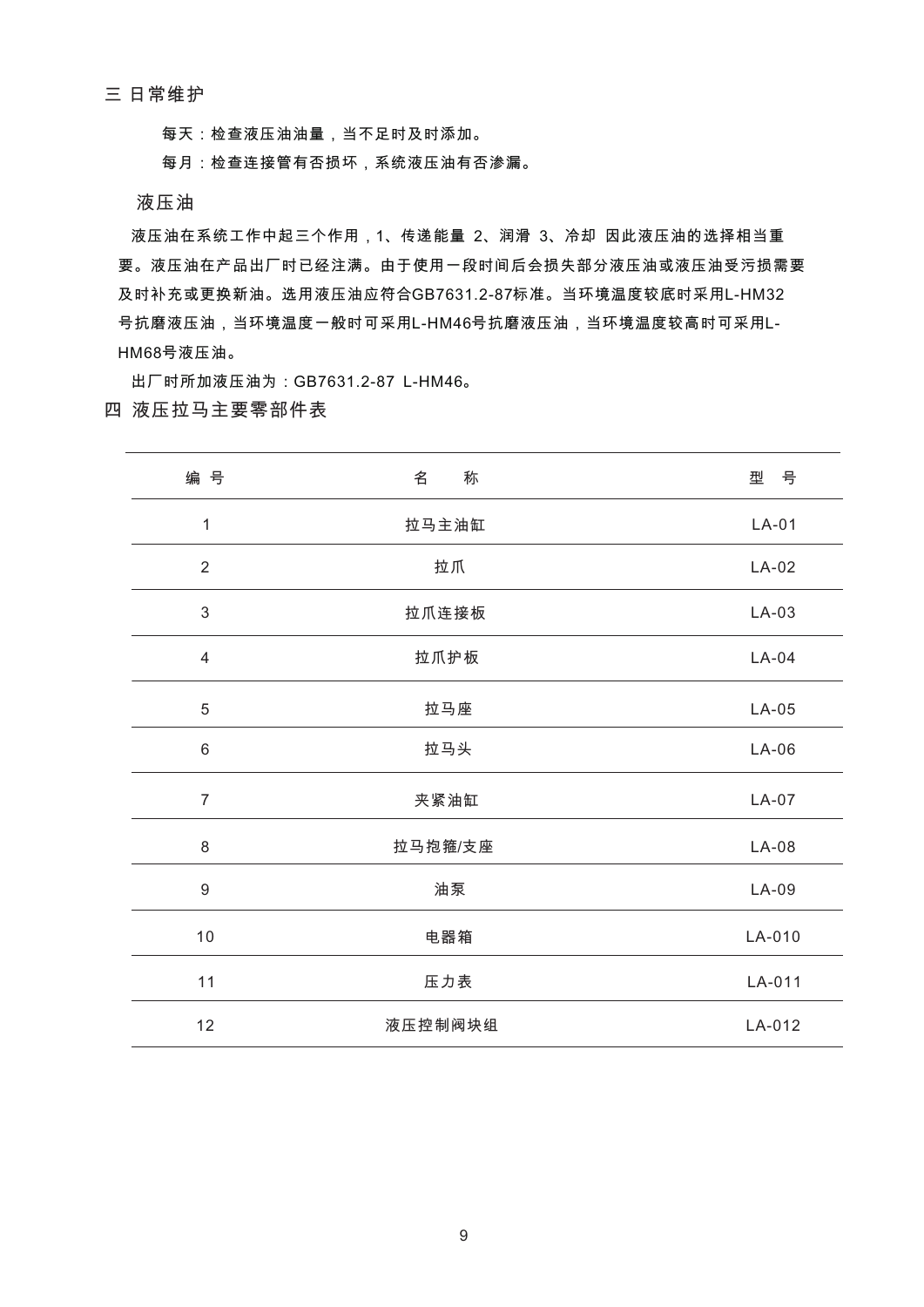五原理图

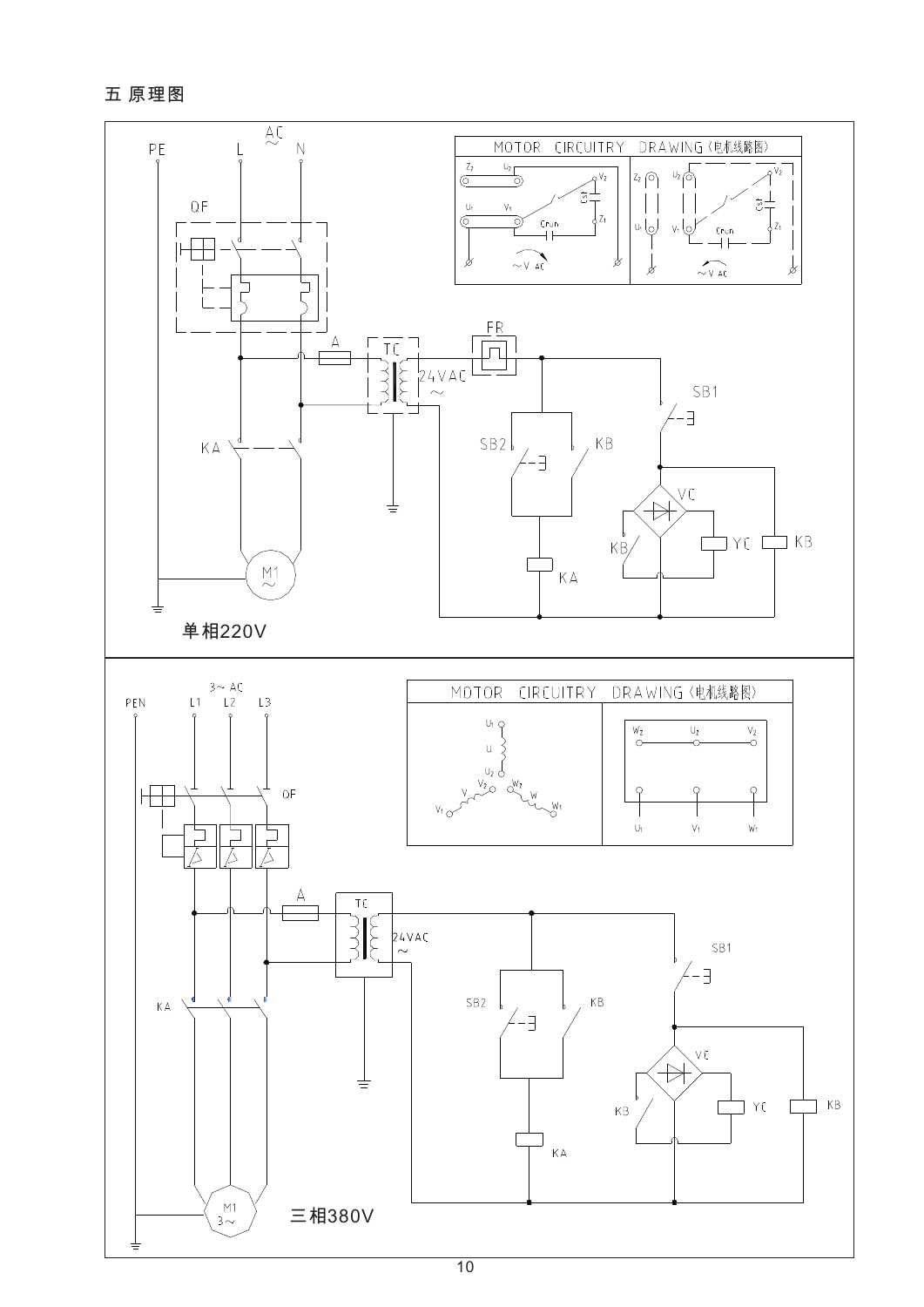

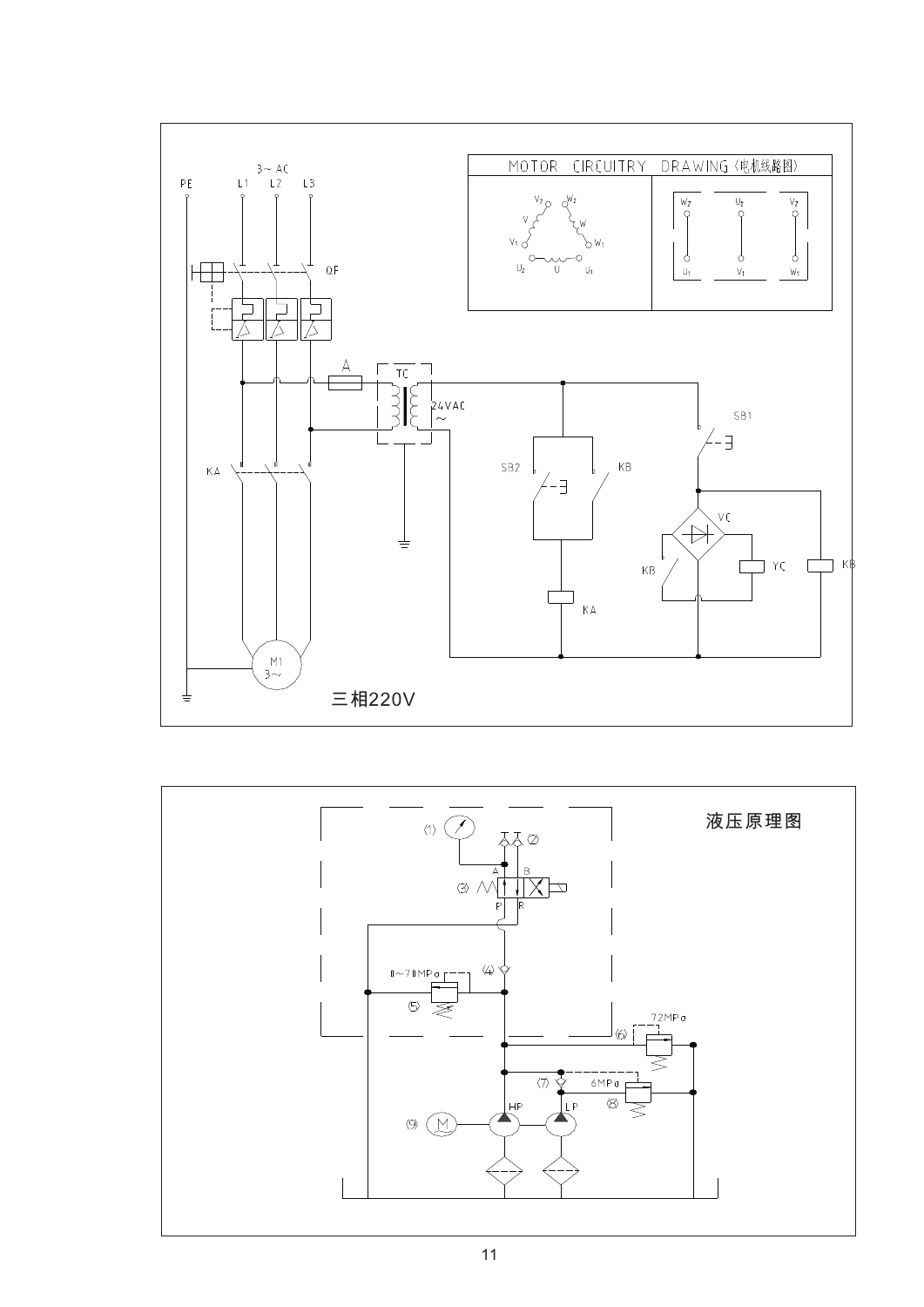六 故障及排除

| 故障现象    | 因<br>原                                                                     | 排除方法                                             |
|---------|----------------------------------------------------------------------------|--------------------------------------------------|
| 电机不工作   | 电源未接好,<br>电源开关未合上或故障                                                       | 检查电源及开关                                          |
| 漏油      | 接头未拧紧;密封环损<br>坏;用于密封的螺钉预<br>紧力不够;活塞杆表面<br>拉伤其槽;擅自调高压<br>力造成元件损坏、液压<br>油泄漏。 | 拧紧接头、螺钉,拆修<br>更换密封件。调整溢流<br>阀至设定值。               |
| 液压油过热   | ①长时连续超载工作。<br>②顶杆与工作严重不同<br>轴引起活塞偏载与缸<br>体、缸盖剧烈摩擦产<br>生热量。                 | 适当间歇作业。<br>拉马与工件尽可能同轴,<br>如已引起缸体磨损,要<br>及时修复或更换。 |
|         | ③液压油污染造成阀件<br>阻塞、密封圈磨损,<br>使液阻增大、内漏增                                       | 检查油路是否通畅或进<br>行拆修。                               |
|         | 大。<br>4 液压泵、马达运动副<br>磨损,内漏大,效率                                             | 拆修。                                              |
| 振动和噪声过大 | 底。<br>①电动机底座、油泵固<br>定螺栓松动;联轴节<br>松动。                                       | 拧紧螺钉。                                            |
|         | ②液压泵损坏,轴承磨<br>损或破裂。                                                        | 拆修。                                              |
|         | ③油位过低,油液污染。<br>④溢流阀噪声为油路系<br>统含有空气。                                        | 加油或更新新油。<br>检查液位,排出管路中<br>空气。                    |

▲ 注意: 如不能排除故障或其它问题,请与WREN工程师联系 !